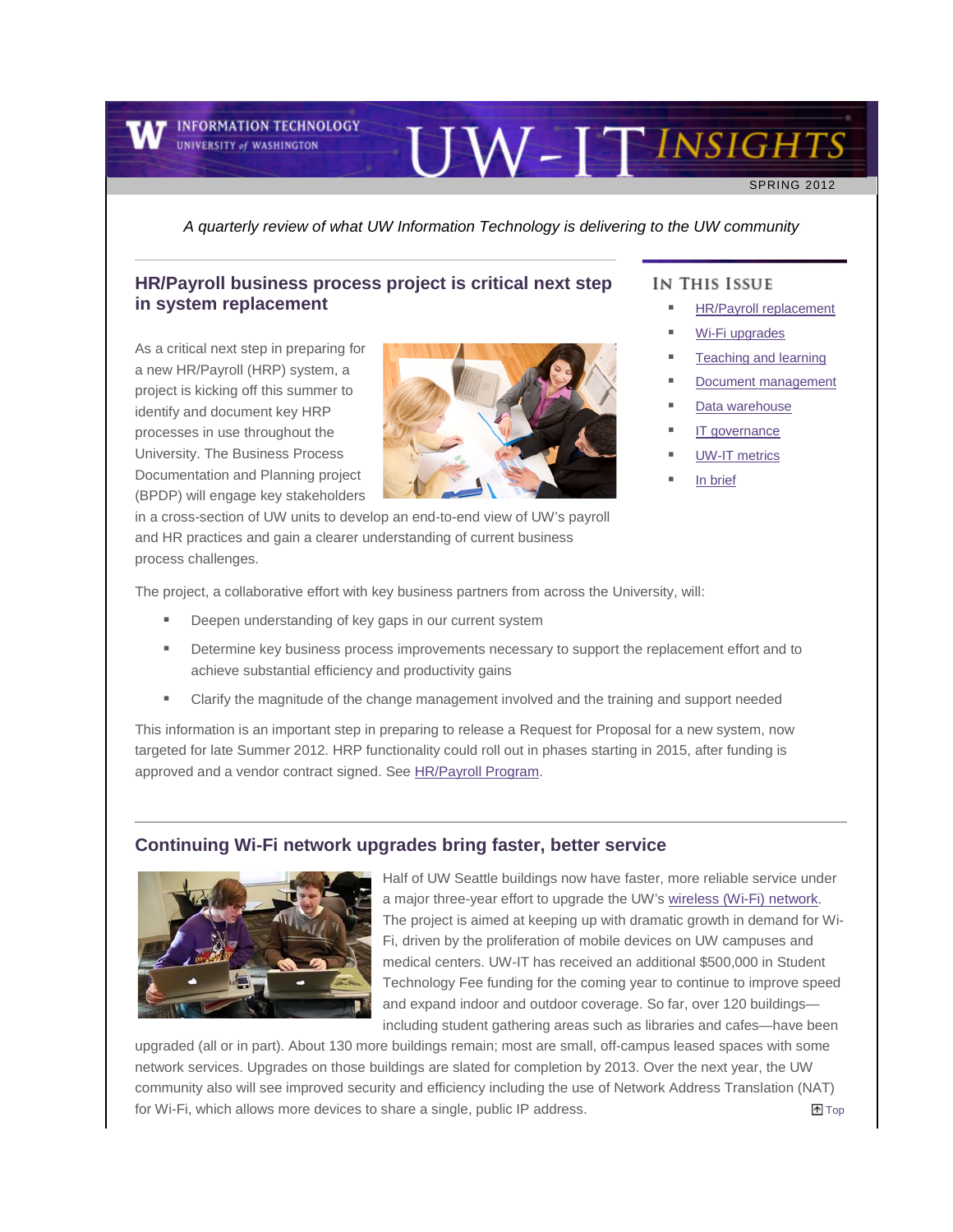# <span id="page-1-0"></span>**Five projects are transforming teaching and learning**

Five projects are focused on delivering innovative technologies to improve the student experience as part o[f UW's](http://engage.washington.edu/site/R?i=sjgcgU4aBJGqKbPG2cMX-A)  [2y2d Teaching & Learning in the 21st Century Initiative:](http://engage.washington.edu/site/R?i=sjgcgU4aBJGqKbPG2cMX-A)

## **Pilot evaluates impact of eTexts, online textbooks**

A pilot study exploring how eTexts impact student learning launched Spring Quarter to evaluate whether and how the UW should move forward with offering eTexts more widely. The study will identify best practices, explore options for integrating eTexts into courses, and assess models for purchasing and pricing. The goal is to include diverse course contexts from all three campuses. The [eText pilot,](http://engage.washington.edu/site/R?i=5Q9736zjXYFVRuYI9cgXmw) a UW-IT partnership with UW Book Store, UW Purchasing, and the Office of the Registrar, will run through Spring 2013. eTexts have the potential to enhance learning by enabling students and faculty to search, highlight and annotate text, and to use social networking tools to engage. Findings and recommendations will be released in Fall 2013.

## **Through ViDA UW students have access to SPSS and Adobe Creative Suite**

UW students can access SPSS and powerful, state-of-the-art Adobe Creative Suite software—Photoshop, Dreamweaver, Illustrator, InDesign and more—through VIDA, UW-IT's [Virtual Desktop Access](http://engage.washington.edu/site/R?i=MLrp85a1w4WB89C5USxVLw) service, available online, 24/7. ViDA works on laptops, iPads, iPhones, Androids and other Internet-connected devices. The service, made available in Fall 2011 through a partnership with the



Student Technology Fee Committee, can host 250 students at a time and also offers Microsoft Windows 7 Enterprise software.

## **Faculty and students favor Canvas, a next-generation eLearning system**

Early findings show faculty and students prefer the [Canvas](http://engage.washington.edu/site/R?i=yauY64ZhkGgGWNHerwIr3w) Learning Management System (LMS) over Moodle and Blackboard, and the UW is considering moving forward with a recommendation to widely adopt it. Most of the 40 instructors (73%) who participated in the Canvas LMS evaluation agreed or strongly agreed that Canvas helped them teach more efficiently. Findings from the pilot were shared in April with the Board of Deans, Teaching & Learning Technology Oversight Committee, and UW Computing Directors. One thousand students participated in surveys and interviews. In general, instructors were extremely satisfied with Canvas, and students were neutral to moderately satisfied. This Spring the pilot team will analyze the data, draft recommendations for University adoption, develop support strategies with partners and publish a final report.

#### **Tegrity cloud-based lecture capture to expand beyond course use soon**



A new tool is being developed that would extend the use of Tegrity, a cloud-based lecture capture tool, beyond course work. Students and instructors currently use Tegrity to easily post and share content for courses. A user-friendly Tegrity Course Manager tool is being developed by UW-IT that will allow all current UW faculty, students and staff to use Tegrity to record and share content for a variety of purposes. Read how [Tegrity is](http://engage.washington.edu/site/R?i=fdEBPpINdUGOgapHzkWkLA)  [helping two faculty members.](http://engage.washington.edu/site/R?i=fdEBPpINdUGOgapHzkWkLA)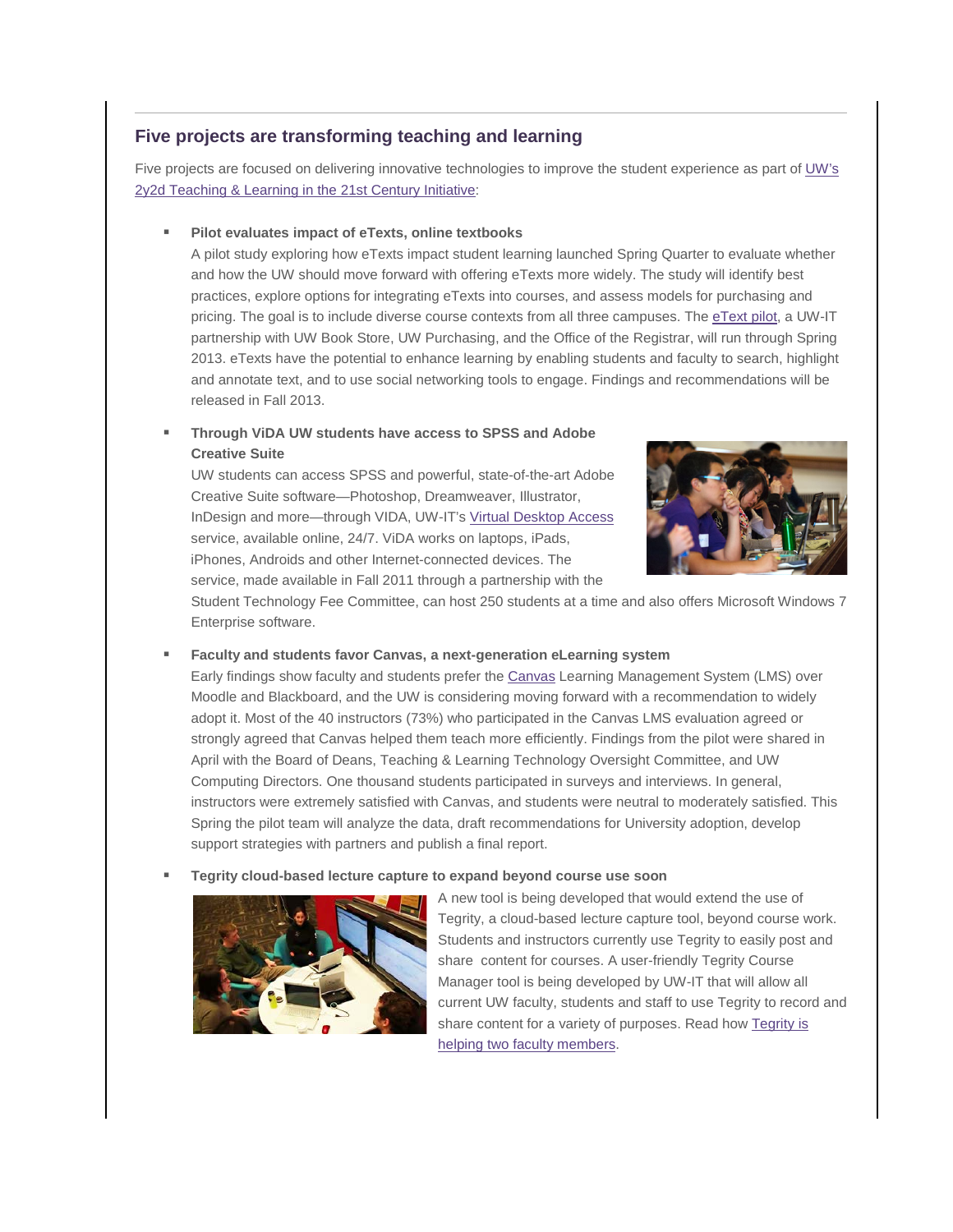## **MyPlan online academic planning tool on track for Fall release**

MyPlan—an academic planning tool that enables students to develop a multi-year academic plan—will be available Fall 2012. The first release will provide an integrated toolset for students to find courses of interest, develop a plan, track progress and get adviser feedback. MyPlan is funded in part by the Student Technology Fee, and UW-IT is developing it with students, advisers and the Office of the Registra[r.](#page-0-0)

## <span id="page-2-0"></span>**Enterprise Document Management System procurement moves forward**

The UW is moving ahead with an effort to acquire an enterprise document/content management system (EDMS) to capture, store, and manage electronic content. An EDMS will increase efficiencies for business units, as well as save paper. A Request for Proposal was issued March 9, with a proof-of-concept planned for the apparent finalist in Summer/Fall 2012. Representatives from UW-IT, Financial Management, Office of Research, Office of Planning and Budgeting, UW Bothell, Student Life, and the School of Medicine have helped define the vision and requirements for EDMS. This effort builds on a document imaging pilot that concluded last year.



<span id="page-2-1"></span>[Top](#page-0-0) Top Top And Top And Top And Top And Top And Top And Top And Top And Top And Top And Top And Top And Top And Top And Top And Top And Top And Top And Top And Top And Top And Top And Top And Top And Top And Top And Top A

# **Effort to provide better information leaps forward; offers new student and research data**



The project to migrate the Office of Planning and Budgeting's (OPB) extensive institutional data into the Enterprise Data Warehouse (EDW) has achieved one of its major goals—providing integrated data across subject areas—a key to delivering the information and analytical capabilities needed to support strategic planning and decision making across the UW. The project has also delivered new student and research data and other major improvements. Renamed the EDW Program to reflect the scope and complexity of continuing to expand the enterprise data warehouse, the work is moving forward with a new emphasis, focusing on the data and subject areas not included in the

OPB data, but needed to answer key business questions. Upcoming releases will integrate data about Research Awards, Research Proposals, Expenses and Student Course Enrollment. Improvements delivered by the EDW Program, which is managed by UW-IT's [Decision Support Services](http://engage.washington.edu/site/R?i=HqJpvUagktU5LjGRQD8fsw) team, include:

- **New student data for reporting and analysis:** New releases include program of study, CIP code/report indicator, degree to organizational unit assignments, and student program enrollment.
- **New research information:** A list of grant proposals and awards was published in April, and a new Research Data Cube prototype facilitates quick, multi-dimensional data validation.
- **New EDW architecture enabling data integration:** The EDW now delivers integrated data across subject areas for reporting, analysis, data mining, and forecasting.
- **More granular data:** Detailed information not available in the OPB data is being gathered from source systems to enable important additional reporting and analysis. For example, student data for First Day and Last Day is now available, in addition to a Census Day snapshot.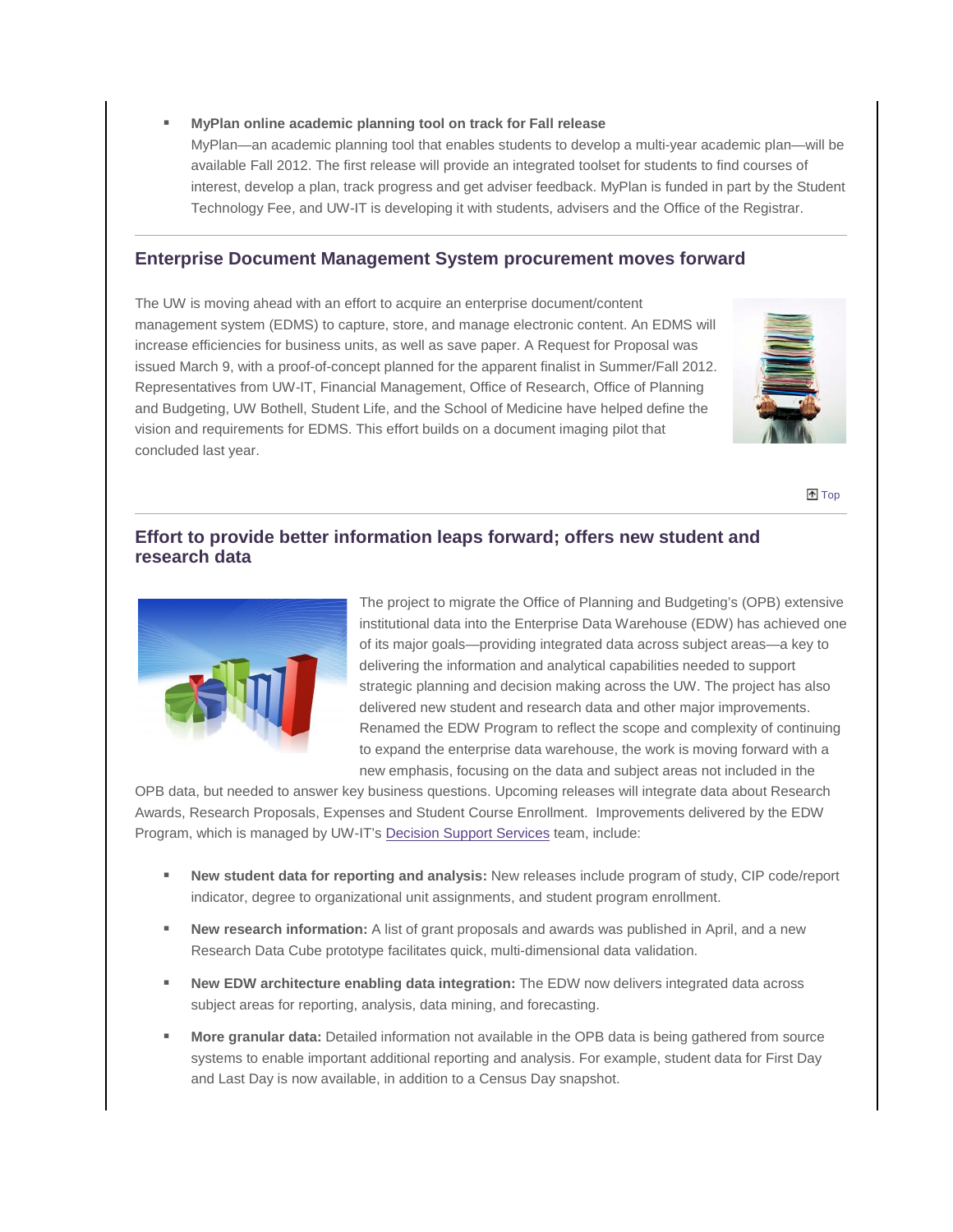- **New Data Quality Initiative:** Under this initiative, the EDW Program will start to audit and rate data quality, notifying data owners of needed action.
- **Published and vetted data definitions:** Nearly 150 new, validated data definitions have been published centrally. These definitions are widely accepted, a critical step in establishing EDW as the single source of truth, because institutional data definitions enable people across the UW to use the same data (such as student enrollment) in the same ways.

**T**op

# <span id="page-3-0"></span>**IT governance structure to provide input, enhance accountability**

A new information technology (IT) governance structure is being proposed for the UW to provide advice and guidance on IT strategies, priorities, and services. Governance is about having the right people make the right decisions with the right information. The proposed structure is focused on creating a comprehensive and cohesive model for governance that will ensure the right level of engagement. The University makes crucial decisions every day about priorities and costs—long-term investments to provide better services and infrastructure and short-term investments to improve the campuses. IT decision makers also strive to allocate scarce dollars and attention to projects and services that address critically important and competing needs: making schools, colleges, and departments more efficient and effective while making individual faculty and students more productive.



In the past, IT governance structures made these decisions in silos—academic, research, and administrative– without recognizing the many IT projects competing for resources. The proposed IT governance structure will allow people to make decisions across the entire portfolio of projects. Under the new structure, three committees will guide IT decision making—one advising on strategic issues and investments, another on UW-IT's service portfolio, including funding priorities for new projects and service enhancements, and a third on its current services, ensuring reliability and value compared to the market. The new structure will ensure input into IT priorities at every level of the University. Training and input on the new governance structure will take place for the UW community over spring and summer, with a target launch of the new structure in Autumn Quarter.

**T**op

# <span id="page-3-1"></span>**UW-IT launches new Metrics Web site**

| r,                        | Finances                 | Support for<br>Strategic Goals |
|---------------------------|--------------------------|--------------------------------|
| Cusitomer<br>Satisfaction | Employee<br>Satisfaction | Benchmarking                   |

To help ensure transparency and accountability to the UW community, UW-IT is reporting its performance in six key areas on a new [FY 2012](http://engage.washington.edu/site/R?i=28UvTqvH9320ro6CHt7wIQ)  [Metrics for UW Information Technology](http://engage.washington.edu/site/R?i=28UvTqvH9320ro6CHt7wIQ) Web site. Metrics are available on UW-IT Services, Finances, Support for Strategic Goals, Customer

Satisfaction, Employee Satisfaction, and Peer Benchmarking. Measuring and improving performance is an important part of UW-IT's efforts to ensure that we are delivering valuable services that help students, faculty, and staff be more effective.

**T**op